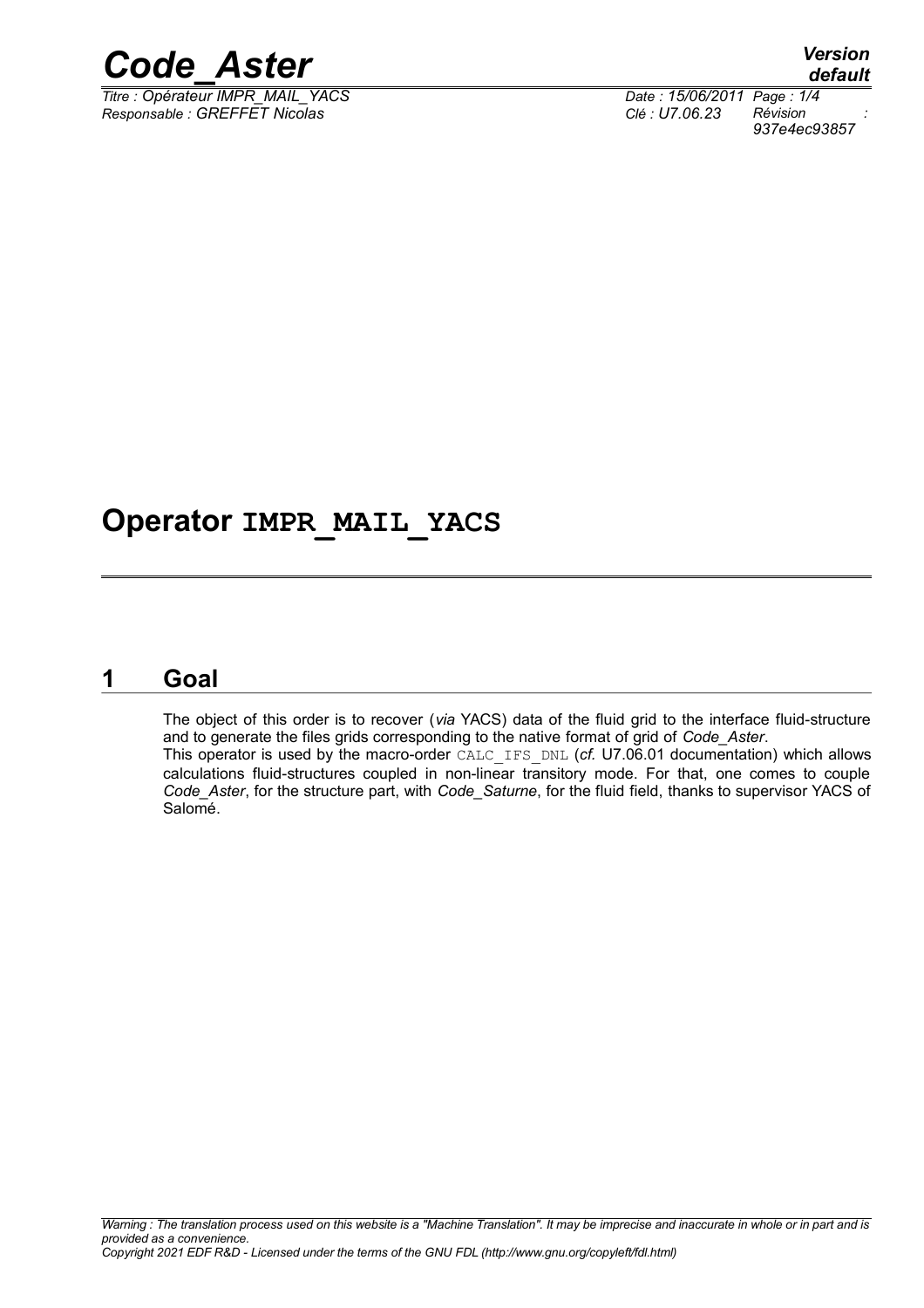# *Code\_Aster Version*

*Titre : Opérateur IMPR\_MAIL\_YACS Date : 15/06/2011 Page : 2/4 Responsable : GREFFET Nicolas Clé : U7.06.23 Révision :*

*937e4ec93857*

### **Contents**

## *default*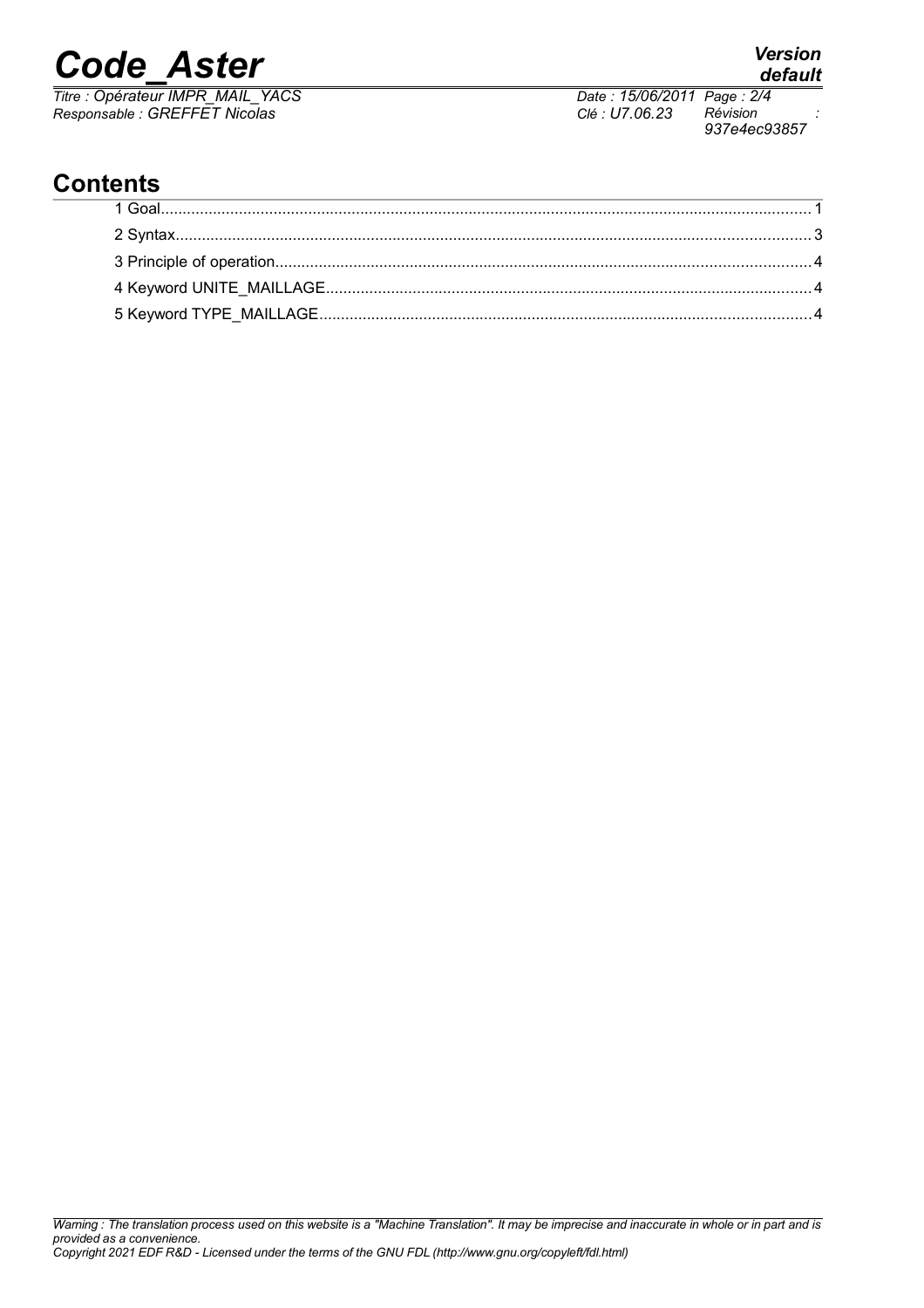# *Code\_Aster Version*

*Titre : Opérateur IMPR\_MAIL\_YACS Date : 15/06/2011 Page : 3/4 Responsable : GREFFET Nicolas Clé : U7.06.23 Révision :*

*default 937e4ec93857*

#### **2 Syntax**

**)**

IMPR\_MAIL\_YACS **(**

```
\Diamond UNITE MAILLAGE = / 30 ,
                      / ulmail ,
  \blacklozenge TYPE MAILLAGE = /'TOP',
                        /'MEDIUM',
  \Diamond INFORMATION = / 1,
[DEFECT]
                /2,
```